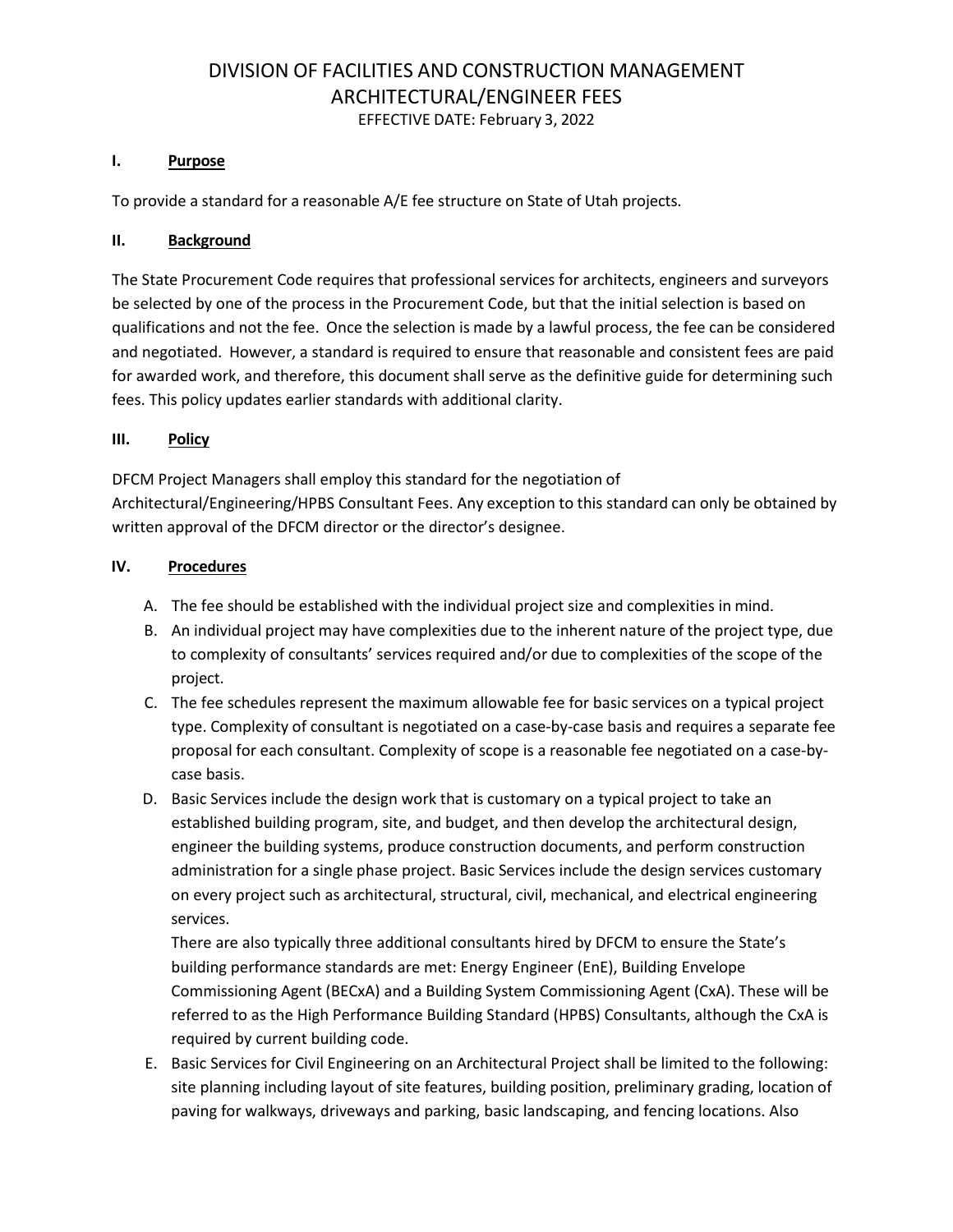## DIVISION OF FACILITIES AND CONSTRUCTION MANAGEMENT ARCHITECTURAL/ENGINEER FEES EFFECTIVE DATE: February 3, 2022

included are the normal connections required to service the building such as water, drainage, and sanitary systems, if applicable.

- F. Renovation: Complexity modifier for renovation is intended for capital development projects only. The fee schedule for the HPBS consultants applies to all applicable capital development projects including renovations.
- G. Not included in the basic services are amounts to cover direct and reimbursable costs such as printing and travel. These costs are reimbursed at 105% of cost; travel will be determined as per state travel guidelines. Travel from servicing office location to the site less than 100 miles is included in the basic fee.
- H. Instructions for determining fee: determine if the project is Architectural or Engineering; by use of building type, determine which schedule to use; using the proper budget range and schedule type, find the basic fee percentage. The basic fee is then determined by multiplying the construction budget by the scheduled percentage. The total fee is then determined by combining the basic services fee with the complexity of consultant fee and complexity of scope fee. Complexity of consultant and complexity of scope is intended for development projects only.
- I. Basic Services will vary from project to project. For example, projects that don't require a complete A/E team or projects that require a specific discipline to take on a higher percentage of the work would necessitate a revision of the percentage allocation. The following is an example of a typical project allocation as a percentage of the fee. **THE ALLOCATION WILL BE DETERMINED ON A PROJECT BY PROJECT BASIS BY THE PRIME FIRM.**

Architectural 60% Mechanical 15% Structural 12% Electrical 10% Civil 3%

- J. The HPBS consultants are hired directly by the building owner, often DFCM, but occasionally another state agency such as a College or University. Typical total fee for the three consultants will equal between .6 – 2% of the project's construction budget.
- K. DFCM may elect to post a maximum allowable fee when soliciting for a project. When a maximum fee is posted any questions or concerns need to be addressed during the question period of the solicitation. If the fee is not adjusted by addendum it is to be considered accepted.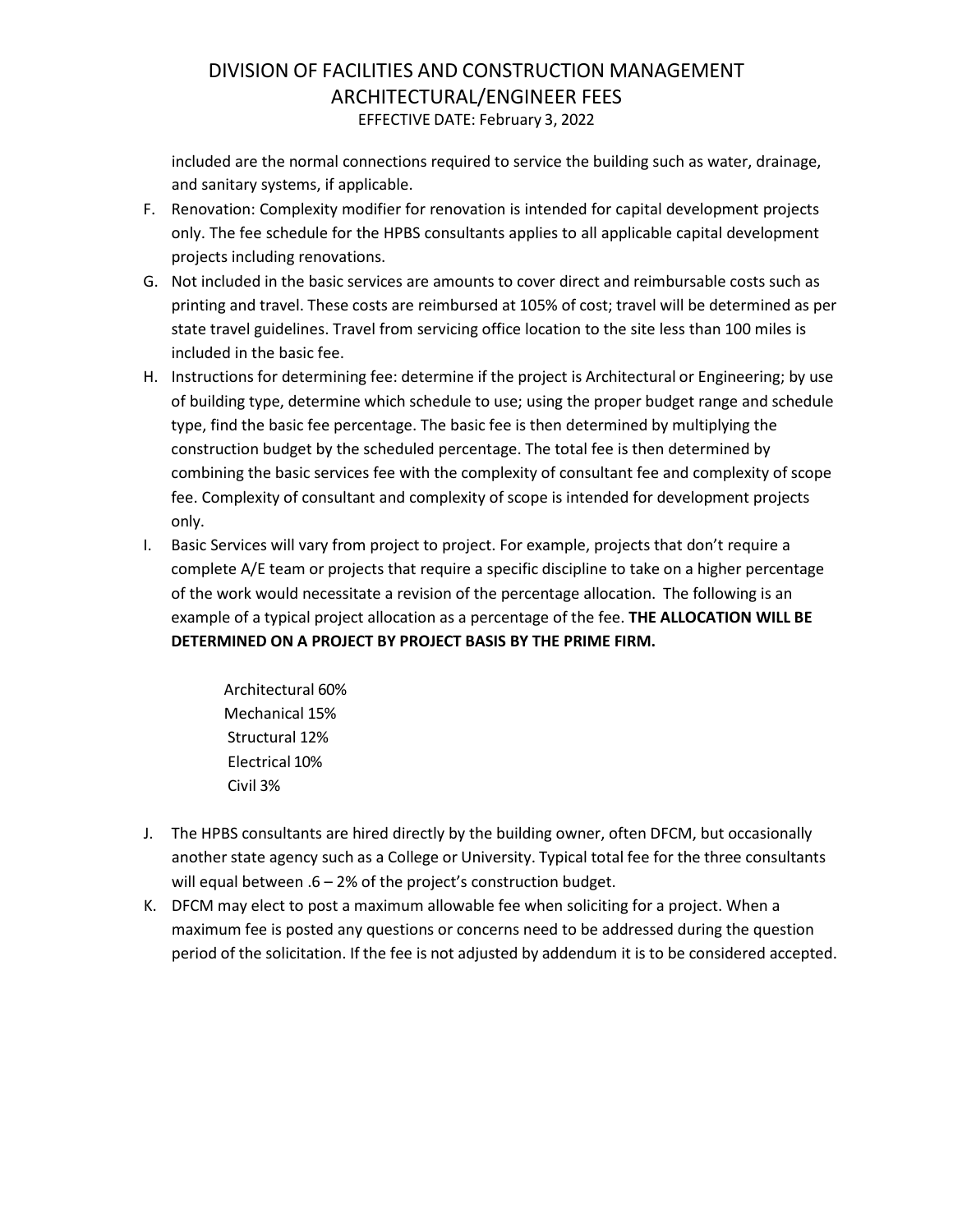| <b>Schedule -A</b>                | <b>Schedule - B</b>                | Schedule - C                                                             | <b>Schedule -D</b>           | <b>Schedule - E</b>             |  |
|-----------------------------------|------------------------------------|--------------------------------------------------------------------------|------------------------------|---------------------------------|--|
| Considerably less                 | Less than Average                  | Average                                                                  | More than                    | Considerably                    |  |
| than average                      | Complexity                         | Complexity                                                               | average                      | more than average               |  |
| Complexity                        |                                    |                                                                          | Complexity                   | Complexity                      |  |
| Warehouses                        | <b>Student Housing</b>             | <b>Classroom Buildings</b>                                               | Complex Classroom Bldgs.     | Scientific Research             |  |
| <b>Parking Structures</b>         | <b>Office Buildings</b>            | <b>General Teaching Spaces</b>                                           | Libraries                    | <b>Medical Research</b>         |  |
| Garages                           | <b>Complex Parking Structures</b>  | Clinics                                                                  | <b>Dinning Facilities</b>    | <b>Engineering Research</b>     |  |
| <b>Farm Structures</b>            | <b>Liquor Stores</b>               | Gymnasia                                                                 | Theaters - no stage          | Hospitals                       |  |
| <b>Residential Housing</b>        | <b>Visitor Centers</b>             | Armories                                                                 | Arenas                       | <b>Museums</b>                  |  |
| Capital Improvement               | Shop & Maintenance Facilities      | <b>Nursing Homes</b>                                                     | Auditoriums - no stage       | <b>Mental Health Facilities</b> |  |
| Roofing Projects                  |                                    | <b>Care Facilities</b>                                                   | <b>Medical Schools</b>       | <b>Prison Facilities</b>        |  |
|                                   | <b>Tenant Improvement Projects</b> | Athletic/Fitness Cntr.                                                   | <b>Specialty Schools</b>     | Stadiums                        |  |
|                                   |                                    | Mixed-Use Housing                                                        | Physically Disadvantaged     | <b>Emergency Ops Center</b>     |  |
|                                   |                                    | Public Safety Admin.                                                     | Adult or Youth Detention     | <b>Fish Hatcheries</b>          |  |
|                                   |                                    | Laundry                                                                  | <b>Court Facilities</b>      | <b>Veterinarian Facilities</b>  |  |
|                                   |                                    | Capital Improvement                                                      | Performing Arts              | Auditorium - w/Stage            |  |
|                                   |                                    | Projects                                                                 | <b>Medical Clinics</b>       | Theater - w/Stage               |  |
|                                   |                                    |                                                                          | <b>Skilled Nursing</b>       |                                 |  |
|                                   |                                    |                                                                          | <b>Data Facilities</b>       |                                 |  |
|                                   |                                    |                                                                          | <b>Recreation Facilities</b> |                                 |  |
|                                   |                                    |                                                                          | <b>Teaching Labs</b>         |                                 |  |
|                                   | <b>Complexity of Scope</b>         | Complexity of Consultant not included in the complexity of building type |                              |                                 |  |
| <b>Schedule Acceleration</b>      | Programming                        | Commissioning                                                            | <b>Specialty Consultants</b> | FF&E Design                     |  |
| Seismic Upgrade                   | <b>Master Planning</b>             | <b>Envelope Commissioning</b>                                            | Lab Consultants              | <b>Branding</b>                 |  |
| <b>LEED Certification</b>         | <b>Feasibility Studies</b>         | <b>Envelope Testing</b>                                                  | Complex Landscape            | IT/AV                           |  |
| <b>Complex Site Conditions</b>    |                                    | <b>Energy Modeling</b>                                                   | Kitchen Consultant           |                                 |  |
| Photo-realistic Rendering         |                                    | Site Surveys                                                             | <b>Acoustical Consultant</b> |                                 |  |
| <b>Additional Energy Measures</b> |                                    | <b>Geotechnical Surveys</b>                                              | <b>Traffic Consultant</b>    |                                 |  |
| <b>Historical Renovation</b>      |                                    |                                                                          | <b>Third Party Schedule</b>  |                                 |  |
| <b>Complex Engineering</b>        |                                    |                                                                          | Consultant                   |                                 |  |
| Travel                            |                                    |                                                                          | Third Party Cost Consultant  |                                 |  |
|                                   |                                    |                                                                          |                              |                                 |  |

## **SCHEDULE OF ARCHITECTURAL PROJECT COMPLEXITY**

Complexity of consultant and complexity of scope is intended for Development projects only.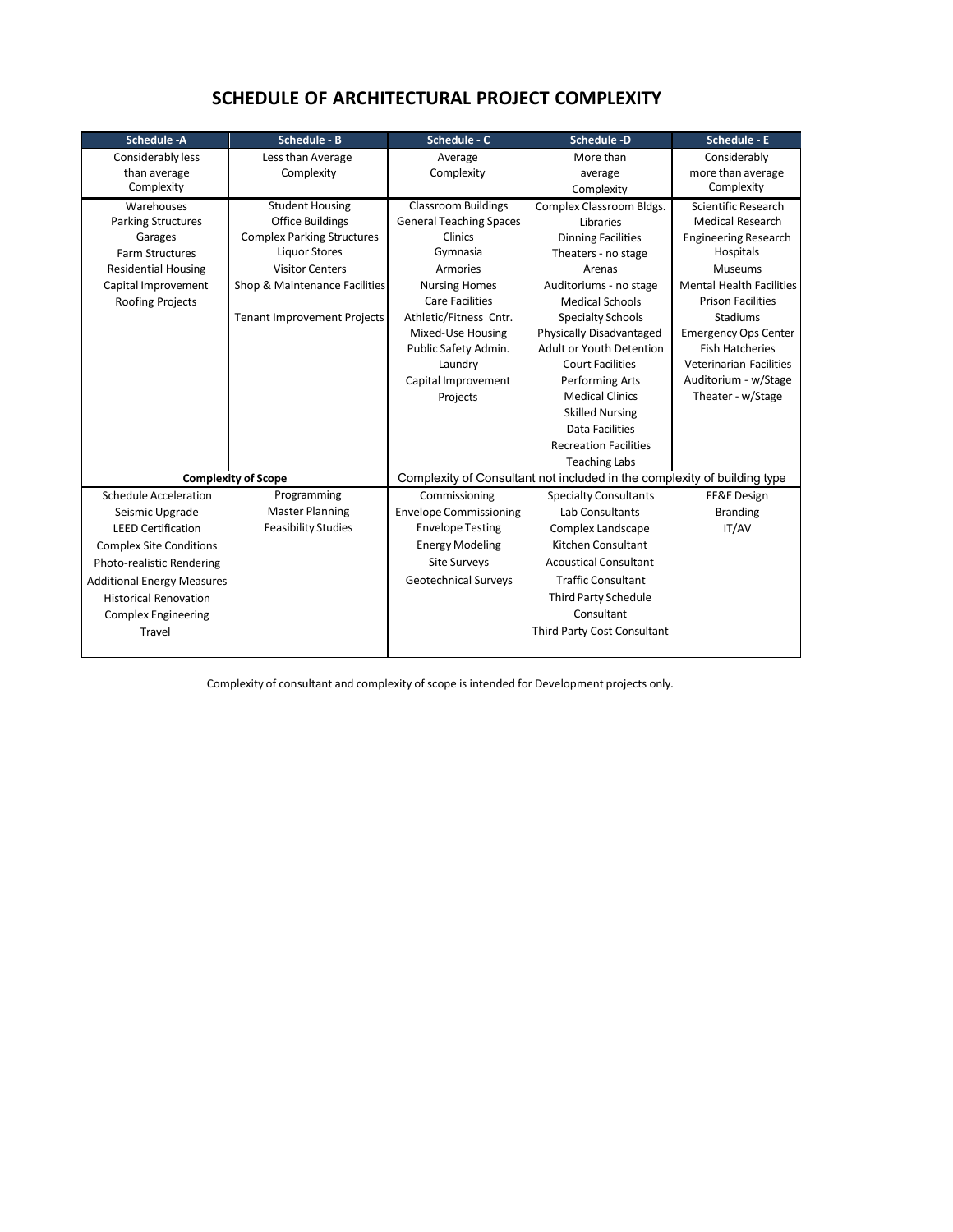## **STATE OF UTAH**

ARCHITECUTRAL PROJECT DESIGN FEE SCHEDULE

| <b>Construction Budget</b>                                                            |    | Schedule A   | Schedule B | Schedule C | Schedule D | Schedule E |        |
|---------------------------------------------------------------------------------------|----|--------------|------------|------------|------------|------------|--------|
| \$49,999 and                                                                          |    | below        | 9.90%      | 10.49%     | 11.09%     | 11.68%     | 12.38% |
| \$50,000                                                                              | to | \$99,999     | 9.41%      | 10.00%     | 10.59%     | 11.19%     | 11.88% |
| \$100,000                                                                             | to | \$149,999    | 9.11%      | 9.70%      | 10.30%     | 10.89%     | 11.58% |
| \$150,000                                                                             | to | \$199,999    | 8.81%      | 9.41%      | 10.00%     | 10.59%     | 11.29% |
| \$200,000                                                                             | to | \$299,999    | 8.51%      | 9.11%      | 9.70%      | 10.30%     | 10.99% |
| \$300,000                                                                             | to | \$499,999    | 8.22%      | 8.81%      | 9.41%      | 10.00%     | 10.69% |
| \$500,000                                                                             | to | \$749,999    | 7.92%      | 8.51%      | 9.11%      | 9.70%      | 10.40% |
| \$750,000                                                                             | to | \$999,999    | 7.62%      | 8.22%      | 8.81%      | 9.41%      | 10.10% |
| \$1,000,000                                                                           | to | \$1,499,999  | 7.33%      | 7.92%      | 8.51%      | 9.11%      | 9.80%  |
| \$1,500,000                                                                           | to | \$1,999,999  | 7.03%      | 7.62%      | 8.22%      | 8.81%      | 9.50%  |
| \$2,000,000                                                                           | to | \$2,999,999  | 6.73%      | 7.33%      | 7.92%      | 8.51%      | 9.21%  |
| \$3,000,000                                                                           | to | \$3,999,999  | 6.53%      | 7.13%      | 7.72%      | 8.32%      | 9.01%  |
| \$4,000,000                                                                           | to | \$4,999,999  | 6.34%      | 6.93%      | 7.52%      | 8.12%      | 8.81%  |
| \$5,000,000                                                                           | to | \$7,999,999  | 6.14%      | 6.73%      | 7.33%      | 7.92%      | 8.61%  |
| \$8,000,000                                                                           | to | \$11,999,999 | 5.94%      | 6.53%      | 7.13%      | 7.72%      | 8.42%  |
| \$12,000,000                                                                          | to | \$14,999,999 | 5.64%      | 6.14%      | 6.63%      | 7.13%      | 7.62%  |
| \$15,000,000                                                                          | to | \$19,999,999 | 5.45%      | 5.94%      | 6.44%      | 6.93%      | 7.43%  |
| \$20,000,000                                                                          | to | \$24,999,999 | 5.25%      | 5.74%      | 6.24%      | 6.73%      | 7.23%  |
| \$25,000,000                                                                          | to | \$29,999,999 | 5.15%      | 5.64%      | 6.14%      | 6.63%      | 7.13%  |
| \$30,000,000                                                                          | to | \$34,999,999 | 5.05%      | 5.54%      | 6.04%      | 6.53%      | 7.03%  |
| \$35,000,000                                                                          | to | \$39,999,999 | 4.95%      | 5.45%      | 5.94%      | 6.44%      | 6.93%  |
| \$40,000,000                                                                          | to | \$49,999,999 | 4.85%      | 5.35%      | 5.84%      | 6.34%      | 6.83%  |
| \$50,000,000 and above                                                                |    |              | 4.75%      | 5.25%      | 5.74%      | 6.24%      | 6.73%  |
| For renovation projects add to percentage<br>above for the portion that is renovation |    | 0.50%        | 0.65%      | 0.75%      | 0.85%      | 1.00%      |        |

Complexity modifier for renovation is intended for Capital Development Projects only.

| <b>HPBS</b><br>Consultants | Schedule A                  | Schedule B                | Schedule C     | Schedule D      | Schedule E    |
|----------------------------|-----------------------------|---------------------------|----------------|-----------------|---------------|
|                            |                             |                           |                |                 |               |
| EnE fee                    | $5-10k$<br>Qualitative Only | 8-15k<br>Qualitative Only | $.05 - 1\%$    | $.1 - 15\%$     | $.15 - .22\%$ |
| <b>BECxA</b> fee           | $10-20k$                    | $1 - 15\%$ <sup>*</sup>   | $.15 - .2\%$ * | $15 - 2\%$ *    | $2 - 25\%$ *  |
| CxA fee                    | $.3 - .5\%$                 | $.5 - .75%$               | .75 - 1%       | $1 - 1.25\%$ ** | $1 - 1.5%$ ** |

\* The minimum fee for the BECxA on these projects will be \$15k. If the percentage on the chart = less than \$15k, \$15k should be used on the CBE.

\*\* This fee included employing analytics on the BAS for the project and 1-2 years of continuous commissioning by the CxA.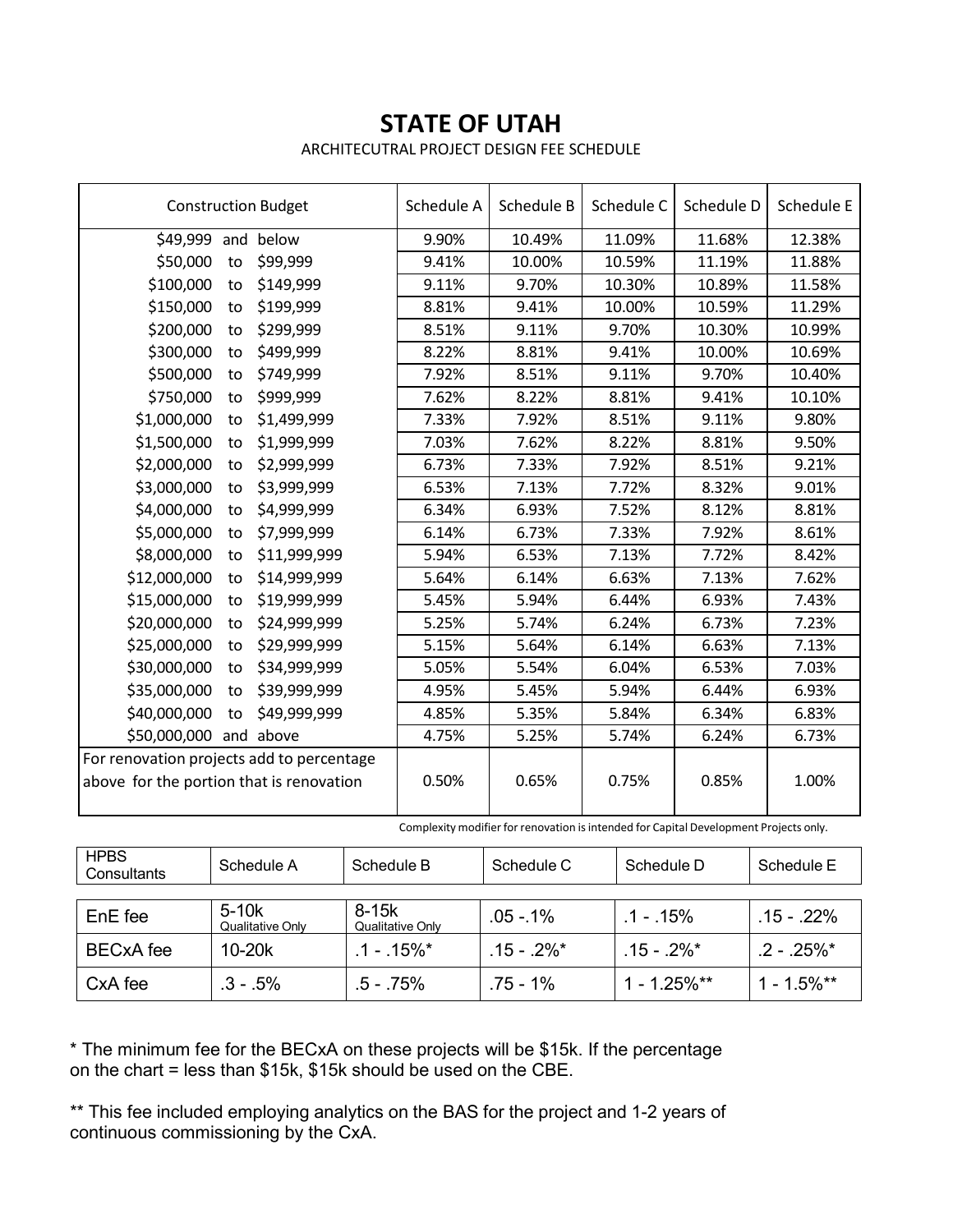### **SCHEDULE OF ENGINEERING PROJECT COMPLEXITY**

| Schedule -A                             | Schedule - B                                 | Schedule - C                                  |
|-----------------------------------------|----------------------------------------------|-----------------------------------------------|
| <b>Below Average</b>                    | Average                                      | Above Average                                 |
| Complexity                              | Complexity                                   | Complexity                                    |
| Average Retaining Walls and Foundations | Complex Retaining Walls and Foundations      | Unusual Foundations with Complex Soils        |
| Average Parks, Marinas and Rec Area's   | Complex Parks, Marinas and Rec Area's        | <b>Complex Acoustical Design</b>              |
| Average Roads and Streets               | <b>Complex Roads and Streets</b>             | Complex Mechanical and Electrical Controls *  |
| Average Storm Drain & Sewage Collection | Complex Storm Drain & Sewage Collection      | Storm Drain & Sewers - Heavily Urbanized Area |
| Small Dams                              | Large or Complex Small Dams                  | <b>Complex Large Dams</b>                     |
| <b>Bridges</b><br>Small                 | <b>Asymmetric Bridges</b>                    | <b>Extremely Complex Bridges</b>              |
| Roofing Seismic Upgrade                 | Airport with Complex terminal Facilities     | Complex Sewage & Water Treatment Facilities * |
| Water Wells                             | Capital Improvement Projects **              | Complex Telecom Facilities *                  |
| Water Tanks                             | Sewage & Water Treatment Facilities *        | <b>Complex Utility Tunnels</b>                |
| Pump Station                            | Average Telecom Facilities                   |                                               |
| Lift Station                            | Electrical & Data Transmission *             |                                               |
|                                         | Solid Waste Disposal                         |                                               |
|                                         | Average Acoustical Design                    |                                               |
|                                         | Air Pollution Abatement, Control and Testing |                                               |
|                                         | <b>Water Reservoirs</b>                      |                                               |
|                                         | Utility Tunnel                               |                                               |

| <b>Complexity of Scope</b>                    | <b>Complexity of Consultant</b> |                         |  |  |
|-----------------------------------------------|---------------------------------|-------------------------|--|--|
| Commissioning                                 | Programming                     | Site Surveys            |  |  |
| Schedule Acceleration                         | Master Planning                 | Geotechnical Surveys    |  |  |
| <b>Complex Site Conditions</b>                | <b>Feasibility Studies</b>      | Arc/Fault Current Study |  |  |
| Observation and Inspection<br>Seismic Upgrade | <b>Specialty Consultants</b>    |                         |  |  |

*These are examples of additional services that are not included in the complexity of schedules A‐C. These services will be negotiated singularly and shall require a separate fee proposal. Complexity of consultant and complexity ofscope isintended forDevelopment projects only.*

\*These types of projects would need systems commissioning (CxA).

\*\*These projects could potentially need either systems or building envelope commissioning services depending on the project.